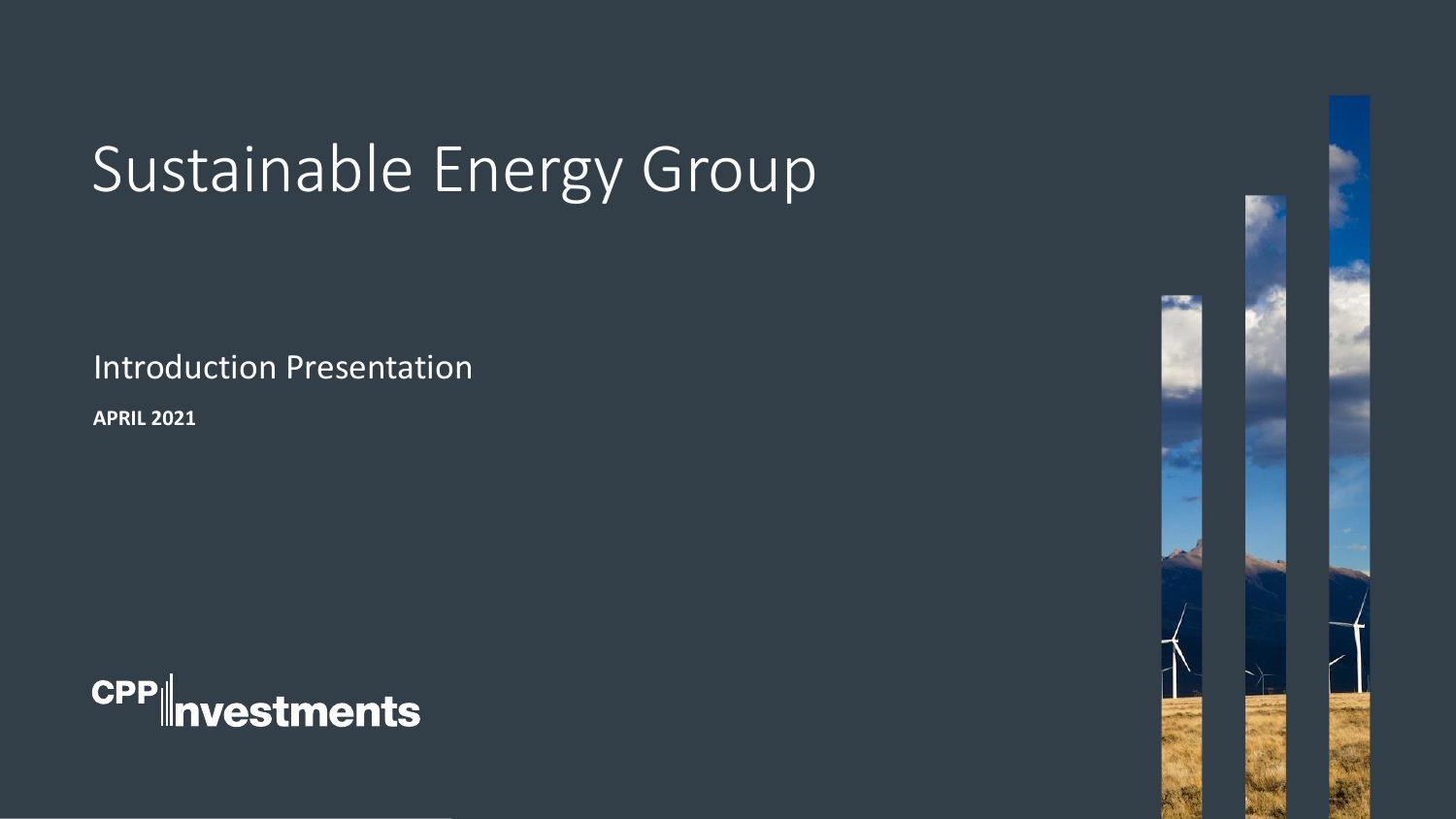## Our Sustainable Energy Group

CPP Investments is creating the Sustainable Energy Group (SEG), a new investment group that combines the organization's expertise in renewables, conventional energy and new technology and service solutions.

SEG will generate compelling investment opportunities for the Fund, positioning CPP Investments as the leading global energy investor.

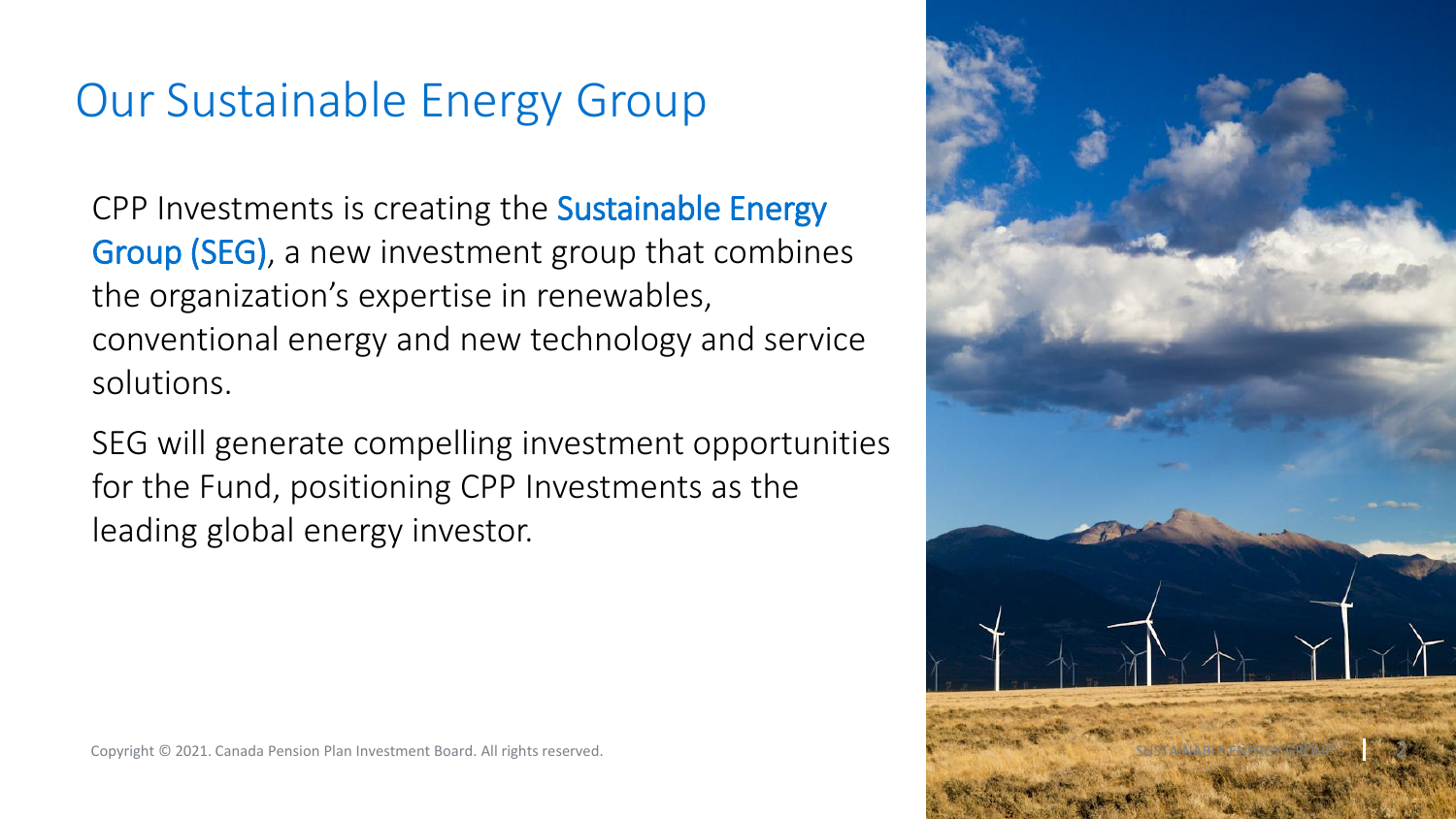Combined group will be more competitive and flexible in dynamic global energy sector



*(Figures in C\$ and as at December 31, 2020)*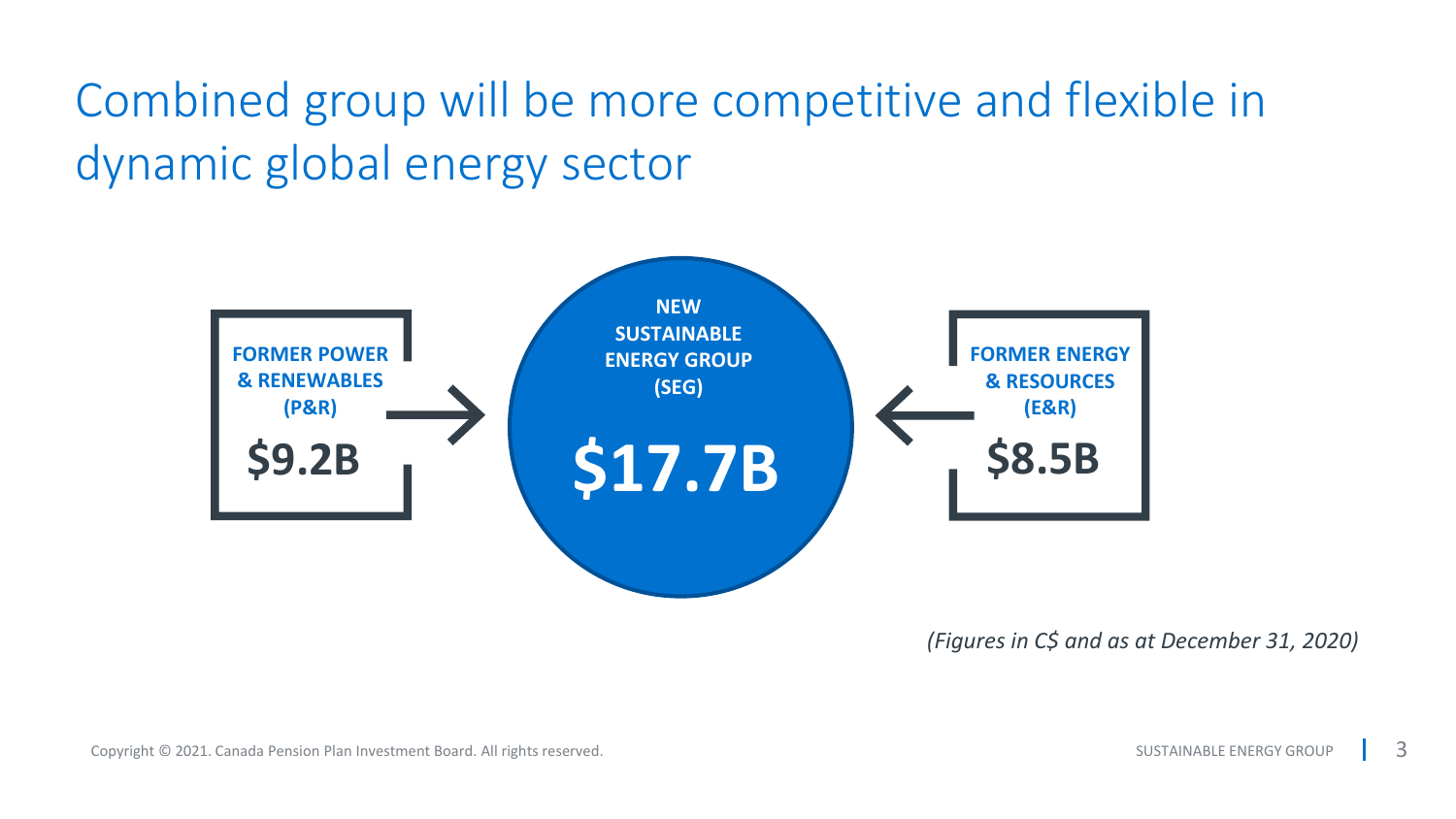## SEG holdings growth over past three years

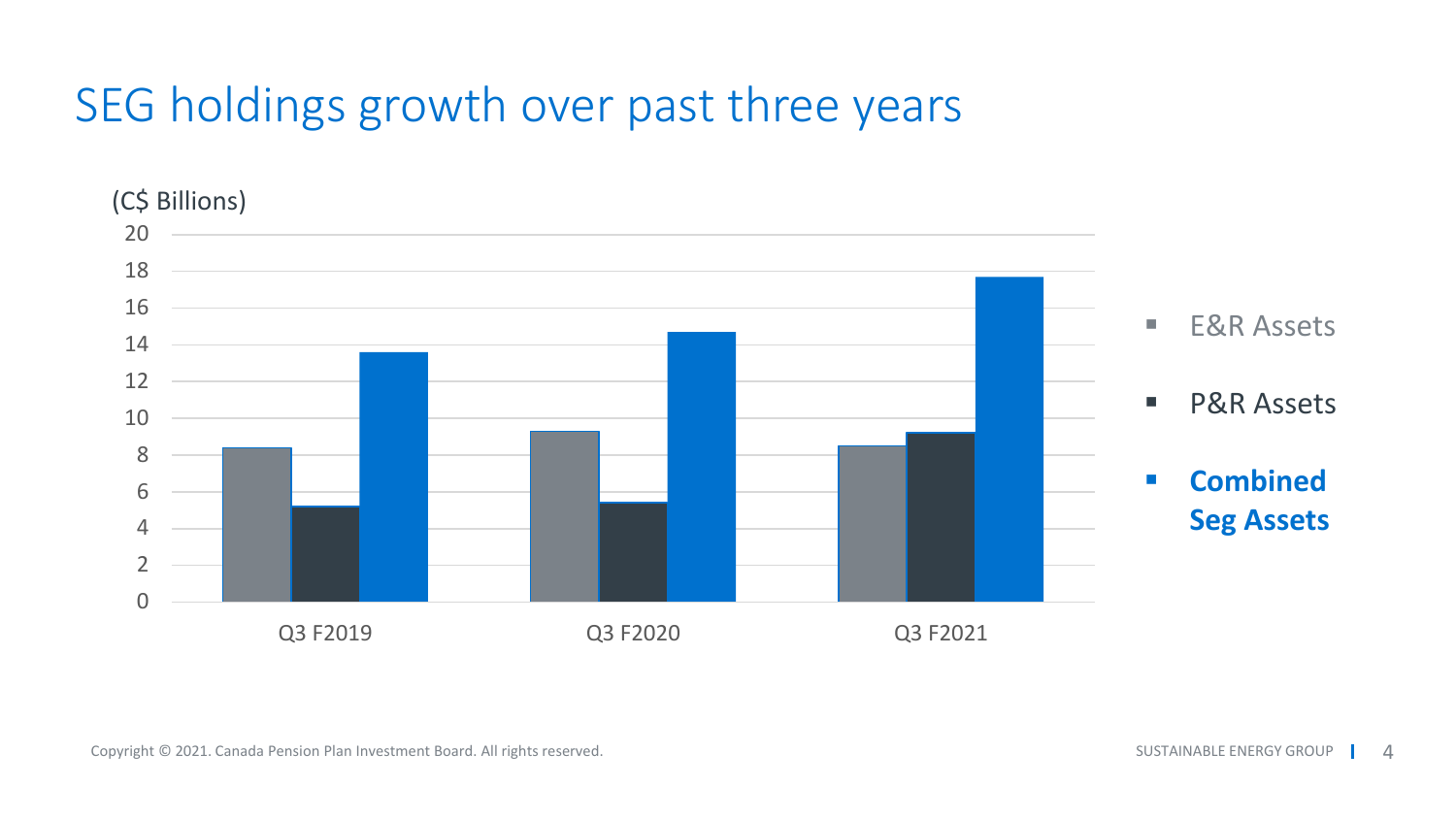## Significant market opportunity

The energy sector is one of the most important enablers of the global economy and is composed of a wide spectrum of suppliers from conventional to renewable. Along our unique investment horizon, we see a dramatic opportunity to invest in, and support, the evolution and innovation occurring across the sector.

CPP Investments is exceptionally well placed to be among the winners, in part through our partnership model alongside companies willing to grasp the future and forge ahead.

**Deborah Orida** Senior Managing Director & Head of Real Assets Department CPP Investments

Copyright © 2021. Canada Pension Plan Investment Board. All rights reserved.





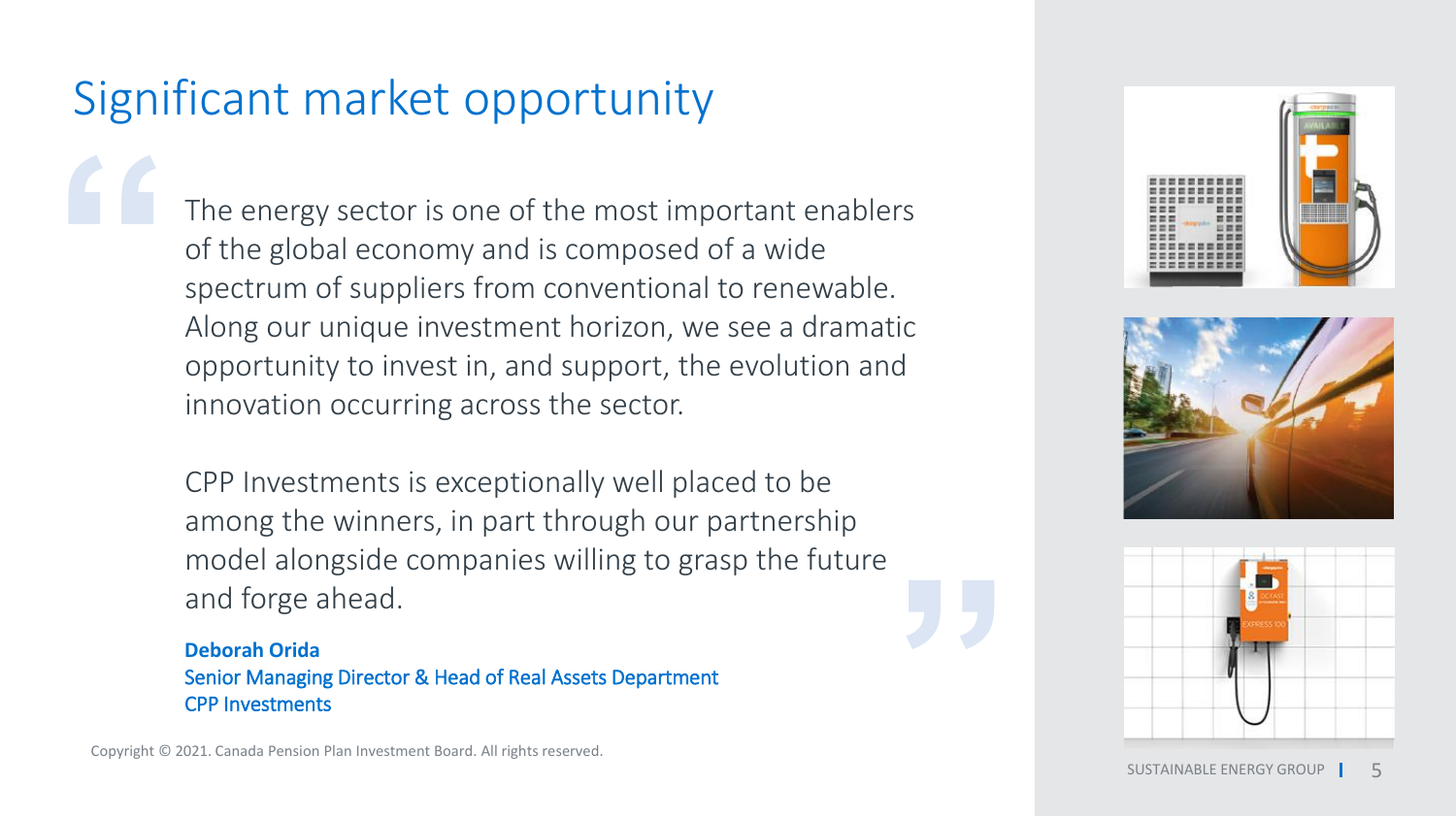## Large, growing and dynamic global energy sector

Sustainable energy represents a massive market opportunity.

According to the *Bloomberg New [Energy Outlook 2020](https://about.bnef.com/new-energy-outlook/)* report, approximately US\$15.1 trillion is set to be invested in new power capacity alone by 2050.

### Figure 4: Global installed capacity mix, 2019 and 2050



Source: BloombergNEF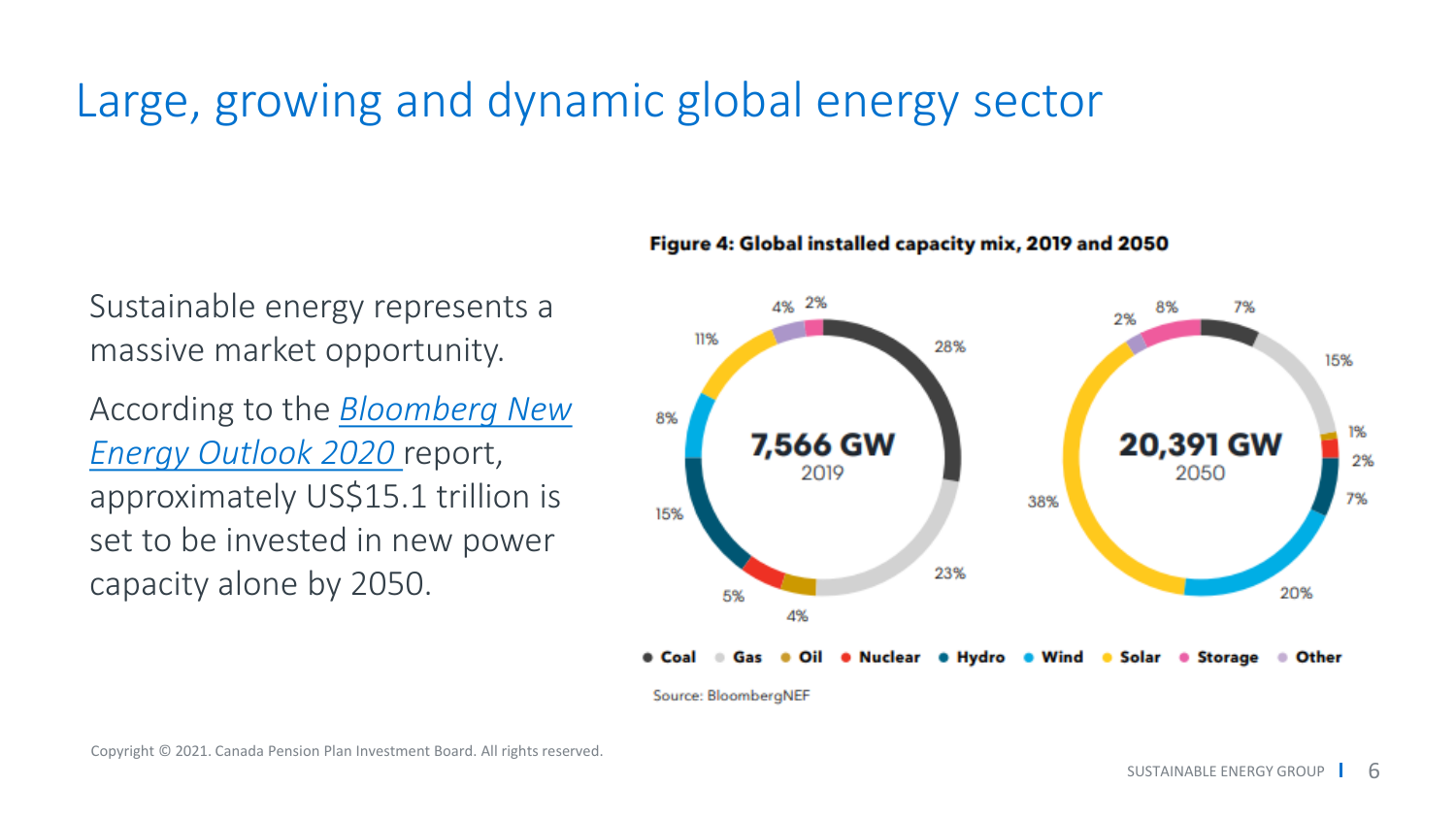### SEG will have 5 key sub-sector strategies



### **POWER AND RENEWABLES**

- Renewable power generation (onshore/ offshore wind,
- solar, hydro)
- Grid scale battery solutions
- Thermal power generation



### **ENERGY MIDSTREAM**

- Traditional energy midstream
- LNG
- Carbon capture and
	- sequestration



**COMMODITIES & ALTERNATIVE FUELS**

- Oil and natural gas
- Agriculture
- Alternative fuels (renewable diesel & natural gas)
	-



### **DISTRIBUTED ENERGY & SERVICES**

- Distributed generation
- Industrial services and efficiency
- Mobility



naQan

- Earlier stage/growth investments
- Thought leader on evolving energy business models
- Advance other SEG strategies

7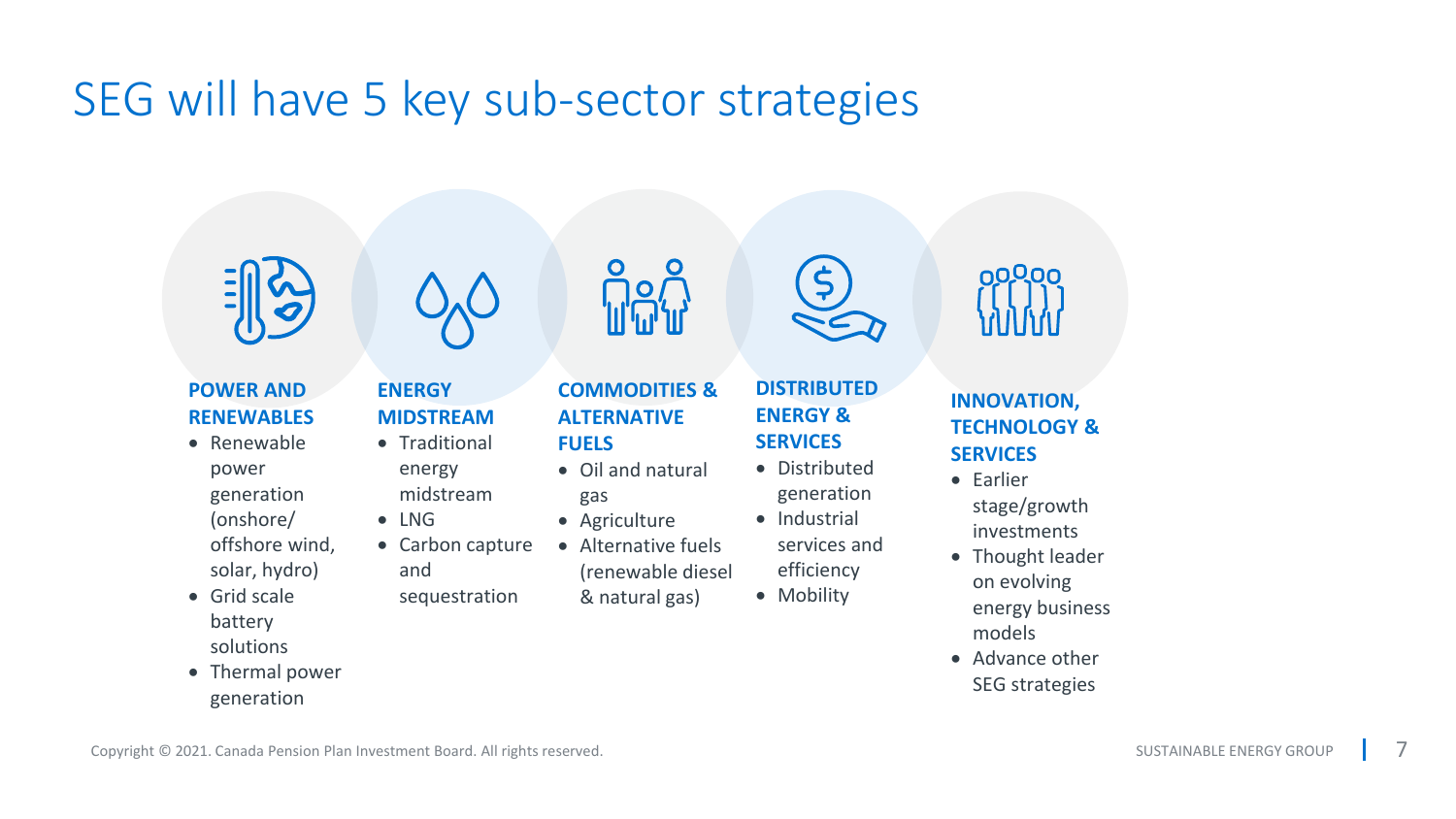## Sustainable Energy Group investment examples



Wolf Midstream is an investment vehicle formed in September 2015 to invest in midstream energy infrastructure assets in Western Canada. Wolf's Carbon Business Unit constructed and operates the Alberta Carbon Trunk Line (ACTL) system – the world's newest integrated large-scale carbon capture, utilization and storage system. (*Initial Investment: 2015*)



Pattern Energy is a leading U.S.-based independent renewable energy company with 3.4GW of operating wind and solar projects in North America and Japan. Pattern owns, operates and develops renewables assets globally, selectively pursuing new developments across wind, solar, transmission, storage and advanced energy technologies. (*Initial Investment: 2020*)

### $\bullet$ charoenoin $\bullet$

ChargePoint has been committed to making it easy for businesses and drivers to go electric since 2007, with a significant EV charging network and complete set of charging solutions available today. (*Initial Investment: 2019)*



The consortium formed by the 50/50 joint venture between Votorantim Energia and CPP Investments acquired a controlling stake in Companhia Energética de São Paulo (CESP) in 2018. CESP is one of the largest hydropower generators in Brazil and owns and operates the Porto Primavera hydropower plant (1,540 MW installed capacity) through a concession expiring in 2028. (*Initial Investment: 2018)* 



CPP Investments acquired 49% of Enbridge's interest in select North American onshore renewable power assets and two German offshore wind projects. In addition, CPP Investments and Enbridge entered into an agreement whereby the two parties will form a 50-50 joint venture – Maple Power – to pursue future European offshore wind projects. (*Initial Investment: 2018)*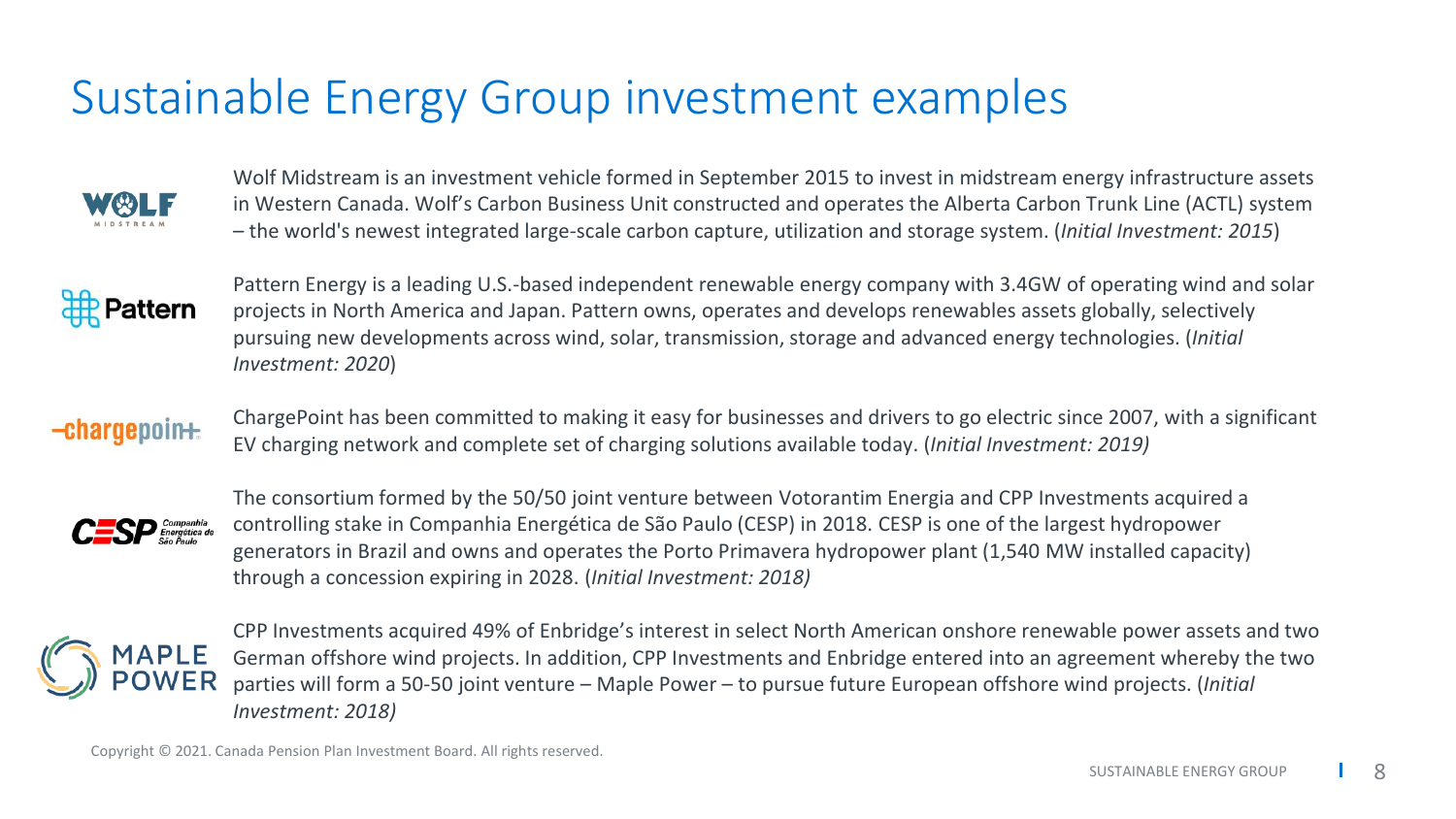## Significant market opportunity

The creation of the Sustainable Energy Group with significant, flexible capital positions us extremely well to pursue the best market opportunities across the entire energy spectrum. This, coupled with a deep, highly experienced team, will allow SEG to generate significant long-term value for the Fund.

**Bruce Hogg** Managing Director & Head of Sustainable Energy Group CPP Investments

Copyright © 2021. Canada Pension Plan Investment Board. All rights reserved.

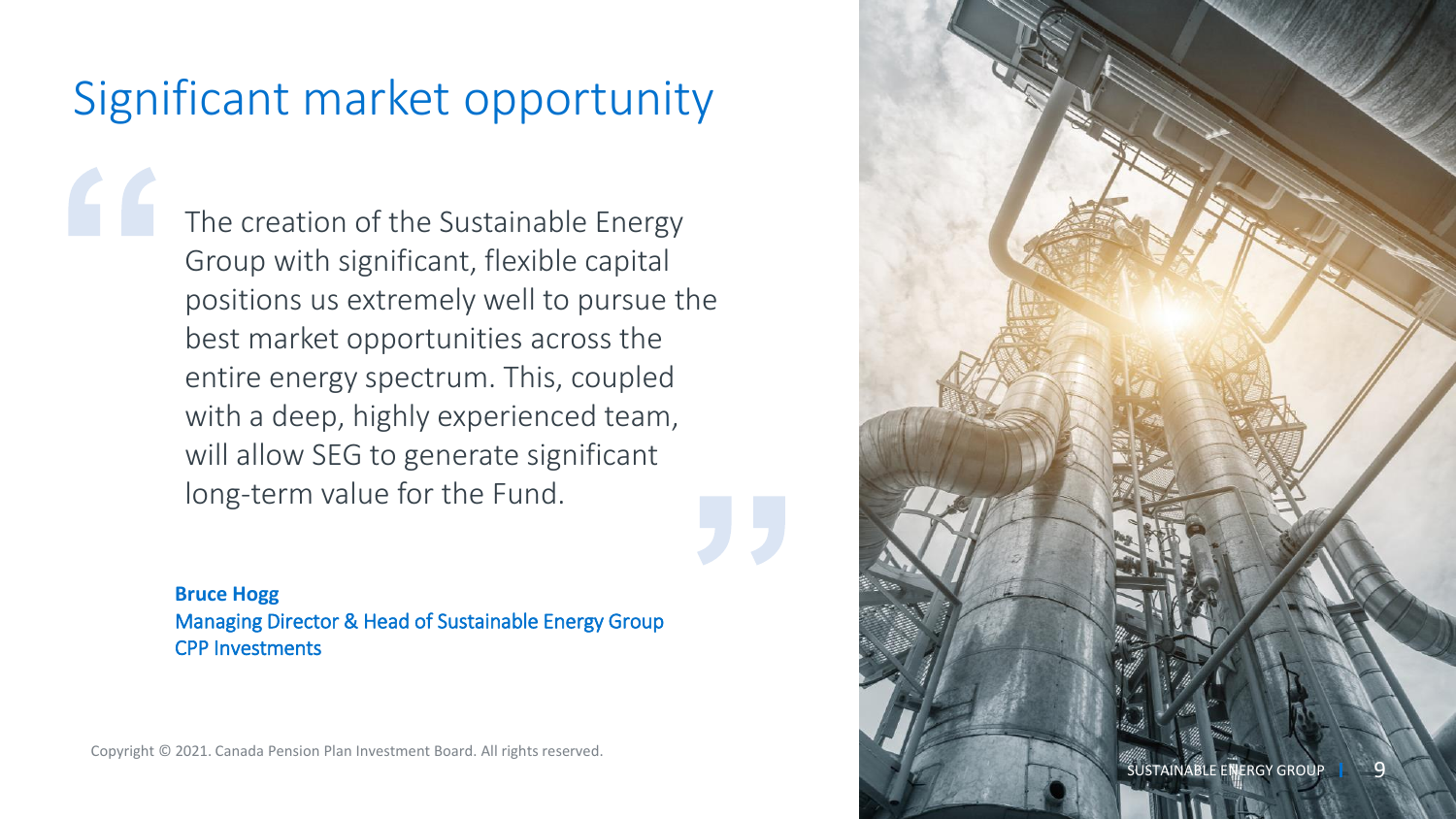## Our Fund-wide approach to Sustainable Investing

At CPP Investments we consider responsible investing simply as intelligent long-term investing.

Over the exceptionally long investmenthorizon over which we invest, ESG factors have the potential to be significant drivers – or barriers – to profitability and shareholder [value. Read our 2020 Sustainable Investing](https://www.cppinvestments.com/the-fund/sustainable-investing) Report here.



*[Click to view the video above.](https://www.cppinvestments.com/the-fund/sustainable-investing)*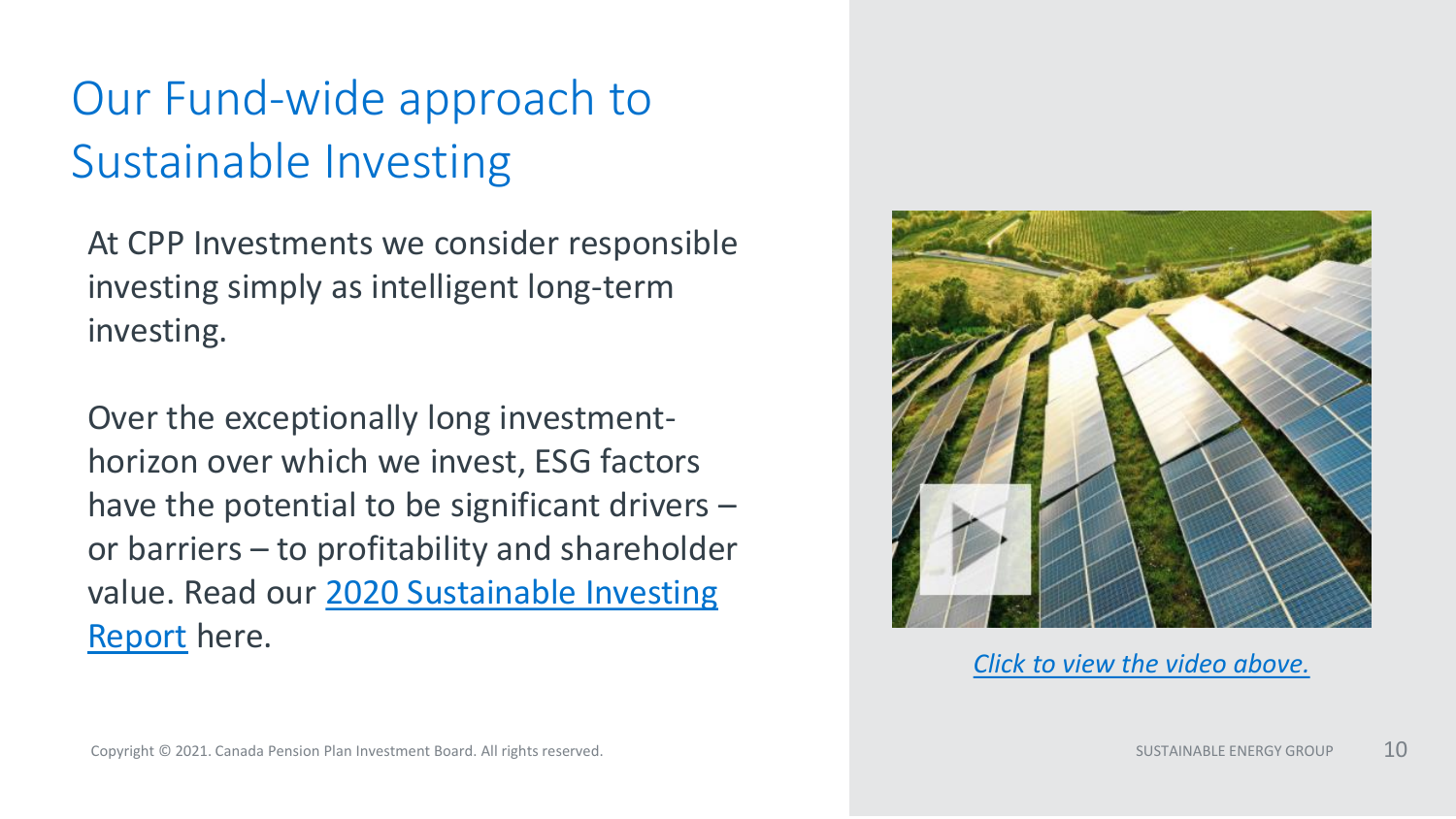## About Sustainable Energy Group (SEG)

SEG takes advantage of growing market opportunities as the energy sector evolves and global power demand grows, especially for lowcarbon energy alternatives.

The SEG group was created because CPP Investments' scale, flexibility and long-term horizon align with the energy and power industry's dynamics, allowing us to better access attractive investments. The group holds a diversified portfolio primarily comprised of long-term tangible assets, including renewable energy sources such as wind, solar and hydro, as well as conventional power, upstream oil & gas, energy midstream, carbon capture and Liquefied Natural Gas (LNG). It also invests in areas of innovation, technology and services to the energy industries and manages agriculture investments.

SEG had approximately \$18 billion in assets as at December 31, 2020.

AINABLE ENERGY GROUP  $^{\rm 11}$ 

Copyright © 2021. Canada Pension Plan Investment Board. All rights reserved.